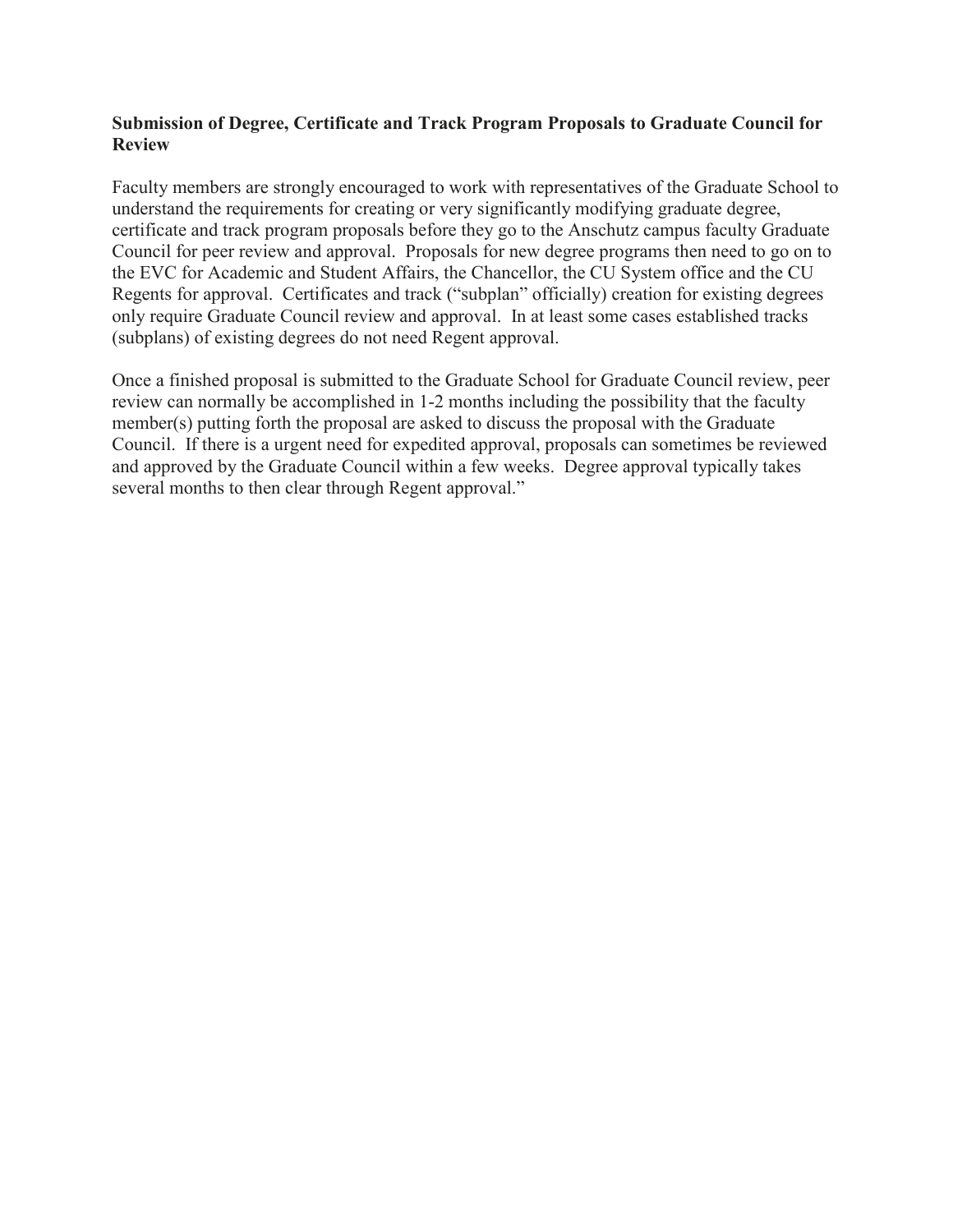### **Approval Requirements for New Degree and New Certificates**

The University of Colorado adopted a revised version of its policy on New Degree Program Approval (APS 1038) on January 1, 2018. APS 1038 required that each campus develop processes to implement the policy.

Academic units<sup>1</sup> seeking to offer a new degree or certificate must prepare and submit proposals, the contents of which vary with the nature of the degree or certificate and its particular attributes. The proposals will be reviewed by several administrative units and/or committees of the University, depending on the attributes of the degree or certificate.

This document outlines the materials and processes that are required to have new degree or certificate programs approved. These processes have been established not only to obtain the necessary approvals, but also provide notifications as required and ensure that the relevant information is correctly entered into appropriate databases of the University.

#### **A. New Degrees**

All new degrees require approval from the University of Colorado Board of Regents (BoR). Existing (previously approved by the BoR) degrees that have multiple distinct tracks with sufficient enrollment can receive BoR approval to "split" into multiple separate degrees through a simplified "track conversion" process.

Academic units seeking to establish a new degree must contact the Office of Academic Planning and the respective unit in the campus Administration and Finance Office after obtaining all approvals as required by their Department and their School/College (including the dean). Faculty and administrators who are preparing the proposal should work closely with the Office of Academic Planning and the respective unit in the campus Administration and Finance Office in preparing the supporting documentation. When the draft proposals have been approved by both the Office of Academic Planning and the designee of the Administration and Finance Office they will be presented to the Provost and the Vice Chancellor for Administration and Finance at the sponsoring campus.

The contents of a proposal required to gain approval for a new degree that does not currently exist as a track within an approved degree for Campus and BoR approval are outlined in the appended document (Appendix A). The documentation required in a proposal for a track conversion are significantly less and should be discussed with the Office of Academic Planning and the campus Administration and Finance Office (depending on the performance of the track, proposals for a track conversion will follow a format somewhat similar to Appendix B).

While the documentation required for completely new degrees is different from that required to convert an existing track to an independent degree, the approval processes are essentially the same:

Proposals at CU Denver require approval of the Budget Priorities Committee of the CU Denver Faculty Assembly. This process is coordinated by the Administration and Finance

<sup>&</sup>lt;sup>1</sup> (Regent Law ( $\overline{\text{Article 4, Part A}}$ ), defines academic units are schools, colleges, and departments that roster tenured and/or tenure track faculty and offer at least one degree program.)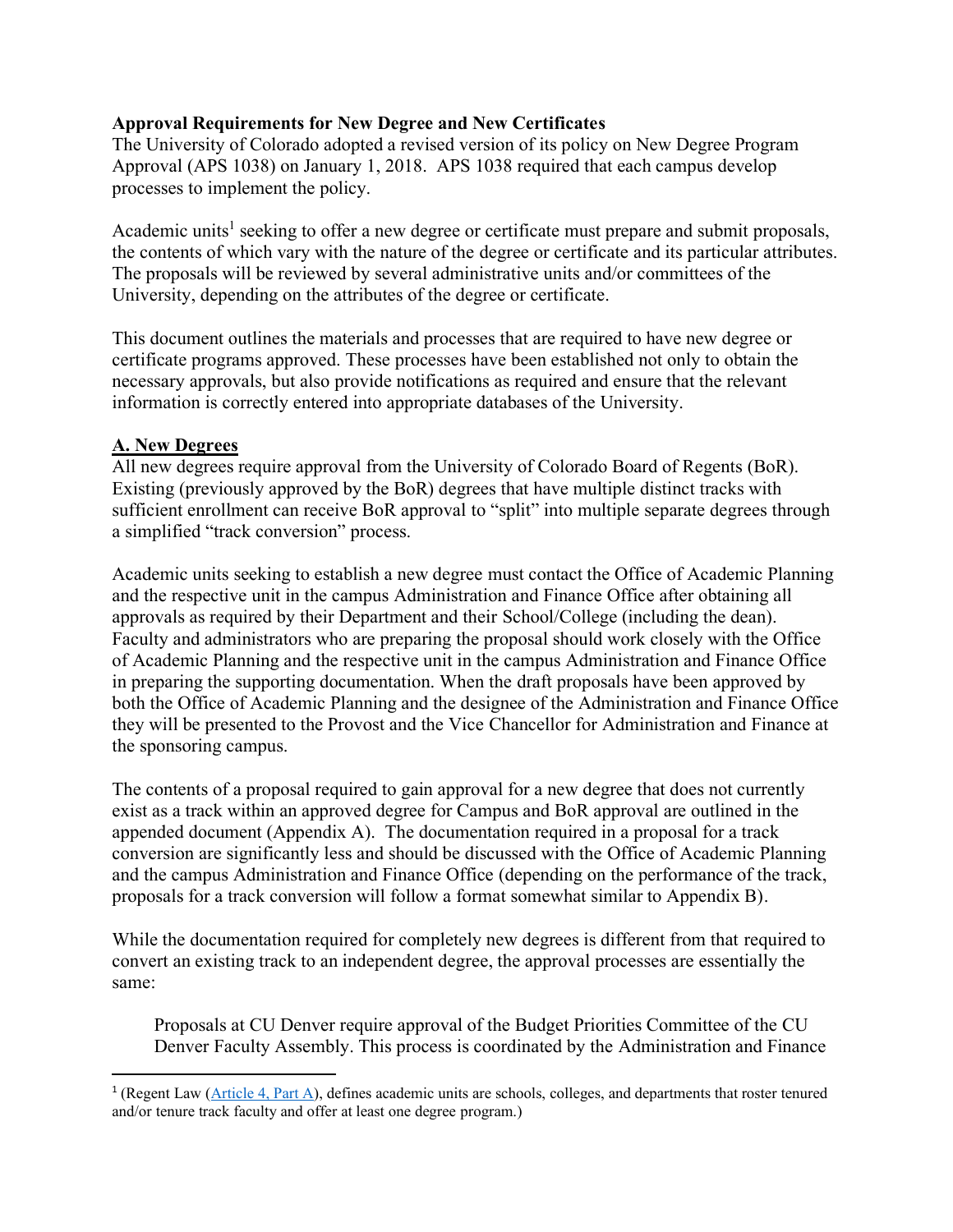Office following approval by both the Provost and the Senior Vice Chancellor for Administration and Finance.

The Provost will present the proposal to the appropriate campus Chancellor for their approval.

In accordance with CU System policy APS 1038, following approval at the campus level, the Office of Academic Planning prepares and submits the supporting documents to the Vice President for Academic Affairs (VPAA) for the CU System. After obtaining feedback from the VPAA, the proposal will be modified as necessary and then submitted to the University Affairs Committee (UAC) of the CU BoR.

The UAC usually meets about one-month before a public meeting of the full BoR is scheduled. Public meetings of the full BoR are currently scheduled in February, April, June, September and November. The Office of Academic Planning oversees the preparation of the Executive Summary and the slide presentation for the University Affairs Committee. The proposal is presented by the Provost, or if necessary their designee, to the UAC and at least one principal representative for the degree proposal should attend this meeting. If approved by the UAC the proposal is included in the next meeting of the BoR. After approval by the BoR, the VPAA notifies the Colorado Department of Higher Education for addition to their database.

Following approval of a new degree proposal by the BoR, the UAC notifies those involved in preparing the proposal as well as several administrative offices within the university including the following administrative offices: Institutional Research and Effectiveness; Registrar; Bursar and Financial Aid. These offices may require additional information on courses and other aspects of the degree and will contact the individual named as the initiator of the proposal as needed.

#### B. New Certificates

The requirements for approving certificates varies with the structure of the certificate and the nature (degree- or non-degree-seeking) of the students to whom the certificate is offered. These fall into three categories:

(i) Certificates comprised of (undergraduate or graduate) courses that award credit that can be applied to a degree at CU Denver or CU Anschutz. Enrollment in the certificate is restricted to students currently enrolled in a degree program at CU Denver or CU Anschutz.

(ii) Certificates comprised of (undergraduate or graduate) courses that award credit that can be applied to a degree at CU Denver or CU Anschutz. Enrollment in the certificate is NOT restricted to students currently enrolled in a degree program at the CU Denver or CU Anschutz. If the certificate is seeking eligibility for financial aid for non-degree students then it is classified as a Gainful Employment (GE) certificate and requires additional approval and annual reporting.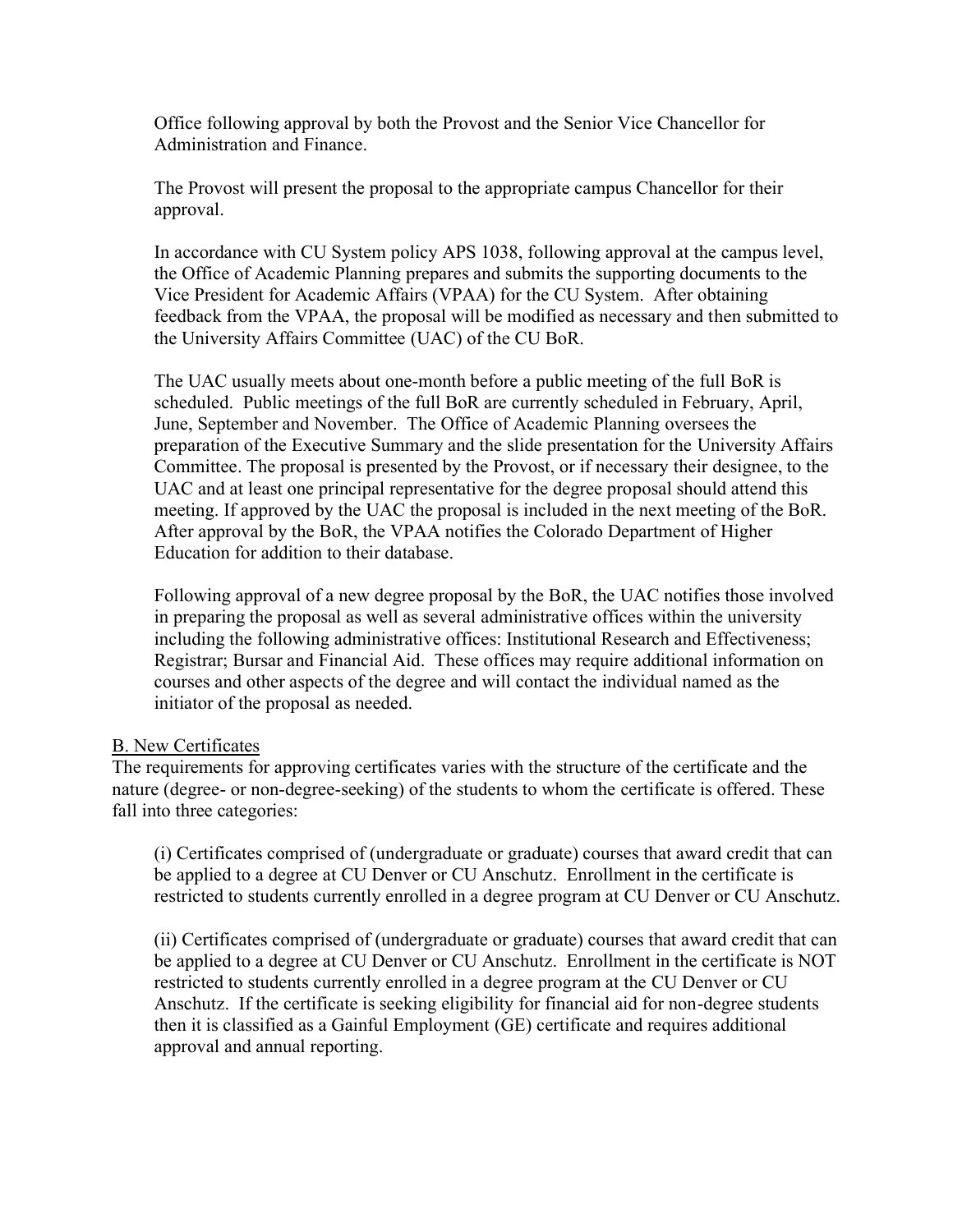(iii) Certificates that do NOT award credit that can be applied to a degree at CU Denver or CU Anschutz. These certificates are known as "Certificates of Achievement" and are usually awarded by a School/College or another entity. As they are not awarded by the University, they are not entered into CU SIS, and are not eligible for financial aid. Noncredit bearing certificates do not have to be approved at the campus level.

Proposals need to submit the "Request to Create a New Certificate" screening form (found on line at: [Academic Structure Request Form.](https://ucdenverdata.formstack.com/forms/sso_reg_academic_structure_request?sso=5e679c9780009&sso=5e67ae2a6fd8b) Certificates that will award credit must submit the learning objectives and assessment plan to the Director of Assessment. Upon completion of the review process, the Registrar's Office will create the certificate and coding in CU-SIS, making the certificate active in the system.

#### Notes:

Certificates that will accept non-degree seeking students and wish to have these students be eligible to apply for federal financial aid, must comply with the requirements for Gainful Employment reporting. Such proposals need to be approved by the Office of Financial Aid in addition to undergoing the approval process for other certificates. When reporting on Gainful Employment, as well as other disclosures, these certificates must include all students enrolled in the certificate, regardless of whether they are degree-seeking or non-degree seeking.

Title IV eligible certificates in which 50% or more of the courses were specifically developed for the new certificate and are NOT derived from courses in existing certificates or degrees, will require approval by the institutional accreditor, the Higher Learning Commission (HLC).

Certificates in which 25% or more of the credits are provided by another institution, or multiple institutions, accredited by an accreditor recognized by the U.S. Department of Education as an institutional accrediting agency (termed consortial arrangements), may require approval by the HLC.

Certificates in which any portion of the credits are provided by an entity that is NOT accredited by an accreditor recognized by the U.S. Department of Education as an institutional accrediting agency (termed contractual arrangements), requires notification (if 24% or less of the credits for the certificate is outsourced to the other party) or approval (if the other party provides 25% of more of the certificate) by the HLC. Programs that outsource more than 50% of the educational certificate to a non-accredited entity are ineligible for Title IV (federal student aid) assistance.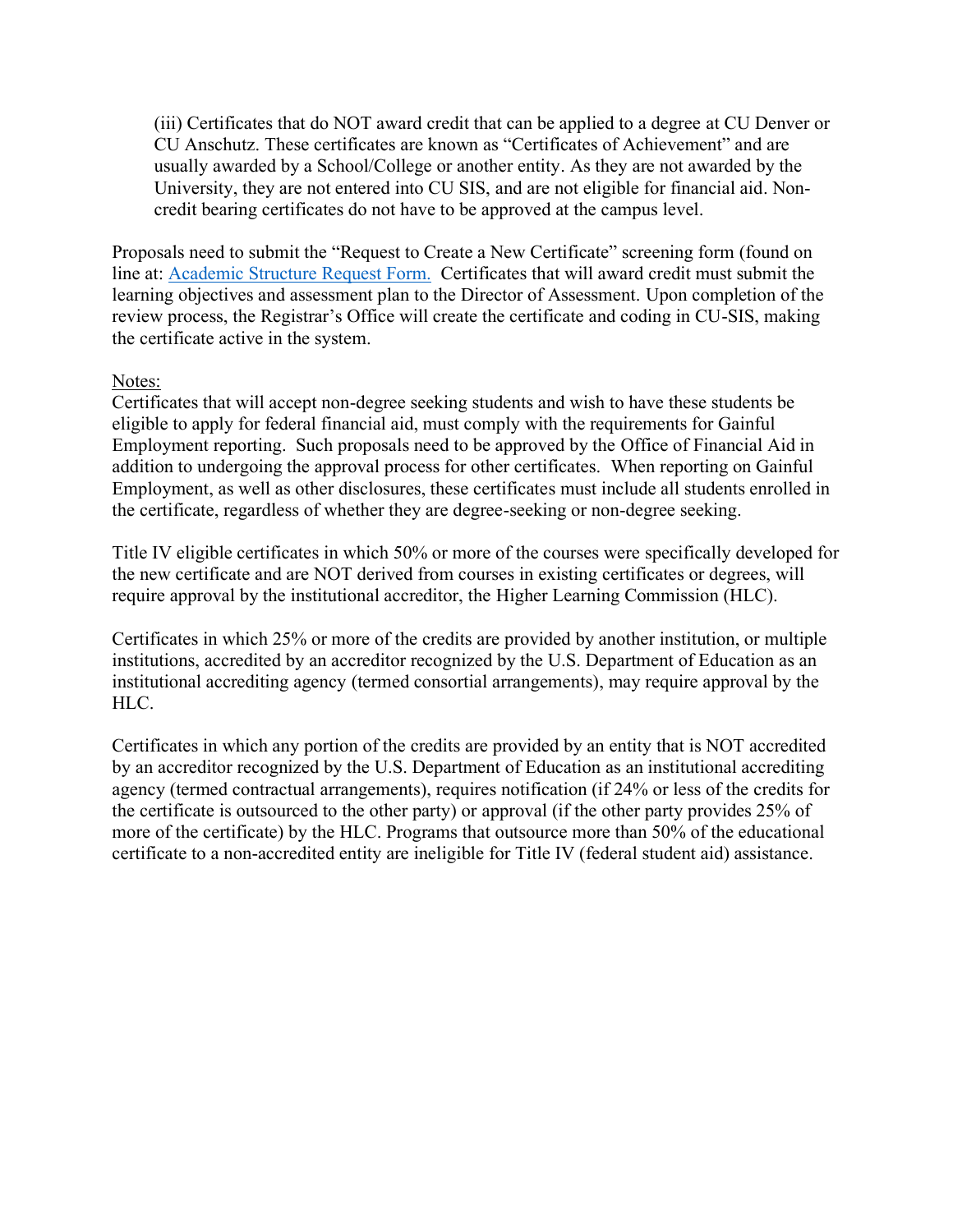# **Appendix A: New Degree Proposals: Table of Contents**

### **1. Overview**

- a. Describe the basic design of the proposed degree, including the degree level (baccalaureate, masters, doctoral, professional), field of study, and whether it is interdisciplinary.
	- i. If the degree will subsume or supplant an existing degree, the proposal for the new degree shall address the need for the discontinuance of the existing degree.
- b. Explicitly state the outcomes for students of this degree, i.e., what can a student expect to learn during the course of the degree and what skills will a student have after completing it?

# **2. Workforce and Student Demand**

- a. Workforce Demand: Supply evidence of the opportunities available to graduates of this degree.
- b. Student Demand: Describe the target market and demonstrate evidence of student demand for this degree.
	- i. Provide realistic enrollment projections for the degree for the first five years (template provided in the appendix to this APS).

Explain the methodology and assumptions used to project enrollment and completion data. Relevant information might include national or regional enrollment trends in similar degrees and projected new demand from industry in the service area.

- ii. If applicable, explain how the design of the degree will address the needs of parttime, working students.
- iii. Discuss plans for the potential for full or hybrid online delivery.

#### **3. Role and Mission Criteria**

Describe how it supports the mission and fits with the applicable strategic plan of the campus. Identify particular institutional strengths in the proposed degree.

#### **4. Duplication**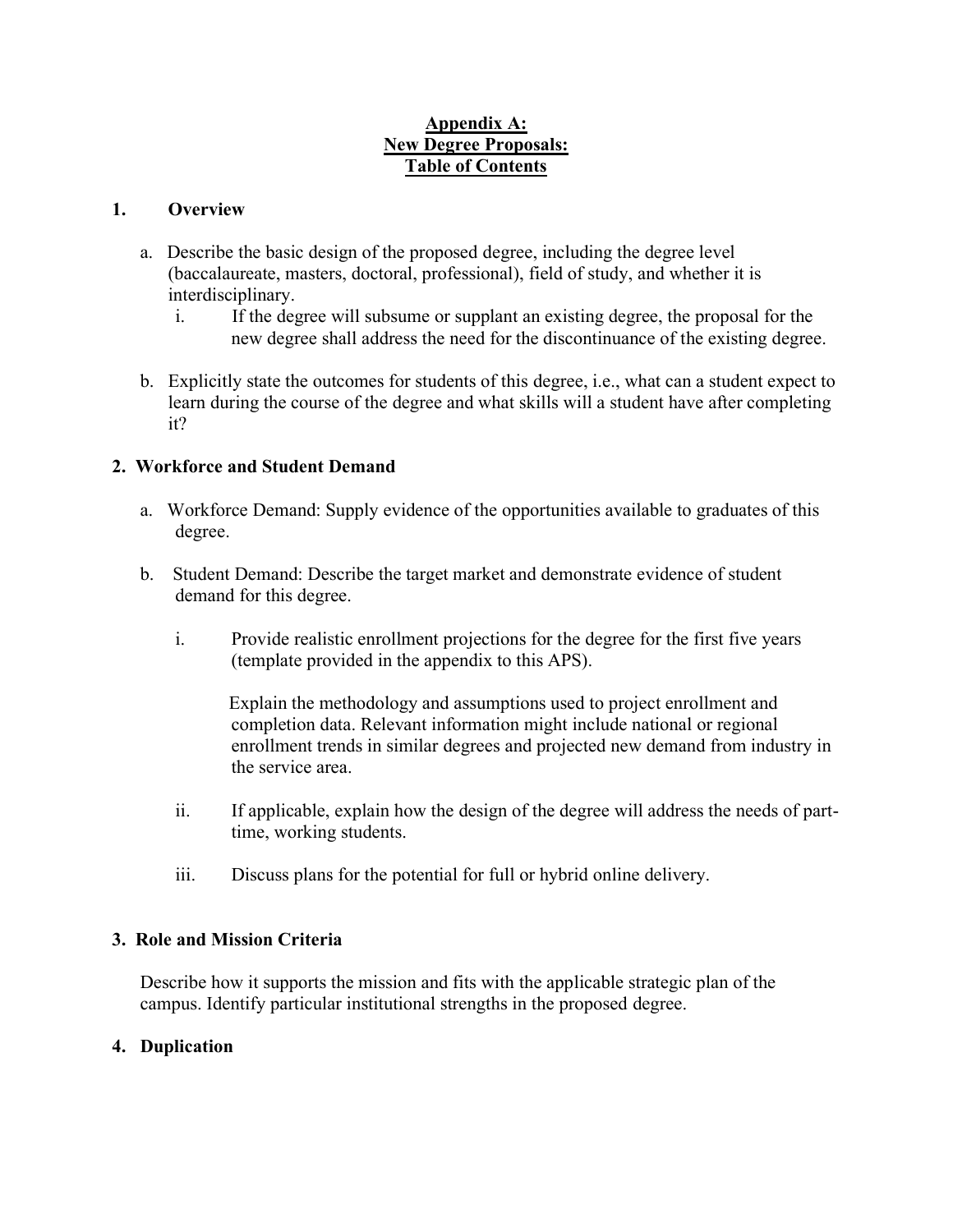Address duplication issues with other institutions in the CU system or elsewhere in the state of Colorado. Describe any unique characteristics or features of this degree that are not duplicated elsewhere in the state that would justify the degree. Address the impact of duplication on student demand.

# **5. Statutory Requirements**

Describe how the proposed degree conforms to statutory requirements, such as the 120 credit hour limit for undergraduate degrees, GT Pathways and the Student's Bill of Rights.

# **6. Curriculum Description**

- a. Describe the requirements, including total credit hours, credit hour distribution, methods of delivering the degree, field experience, and other pertinent aspects of the curriculum. Explain how this curriculum is like or unlike the usual curriculum in this field.
- b. Provide a sample curriculum for the degree and explicitly identify all new courses being created for it.

# **7. Professional Requirements or Evaluations**

- a. Where pertinent, describe any regional or professional accrediting association or licensing requirements that helped shape the curriculum of the proposed degree. Specify the effect of these requirements on the length of the degree, restrictions on degree content or mode of delivery, and any budgetary requirements, such as minimal staffing levels, and equipment needs.
- b. Identify timetables, if needed, that have been established to meet the professional requirements.
- c. Describe qualifications of the faculty responsible for delivering the proposed degree.

# **8. Institutional Factors**

- a. Explain how the implementation of this degree will affect other instructional, research, or service programs on campus. Describe the impact on existing resources, including libraries, educational spaces, and computer and laboratory resources. Explain how the implementation will affect other CU campuses.
- b. When delivery of the curriculum of the degree involves courses offered or taught by a department in a different school/college, a letter of support from that school/college's dean shall be included with the proposal.
- c. Describe formal relationships with other parties that are anticipated, such as interinstitutional arrangements, resource sharing, cooperative programs, clinical affiliations, etc. Describe and explain the type and extent of the relationship and the resources that the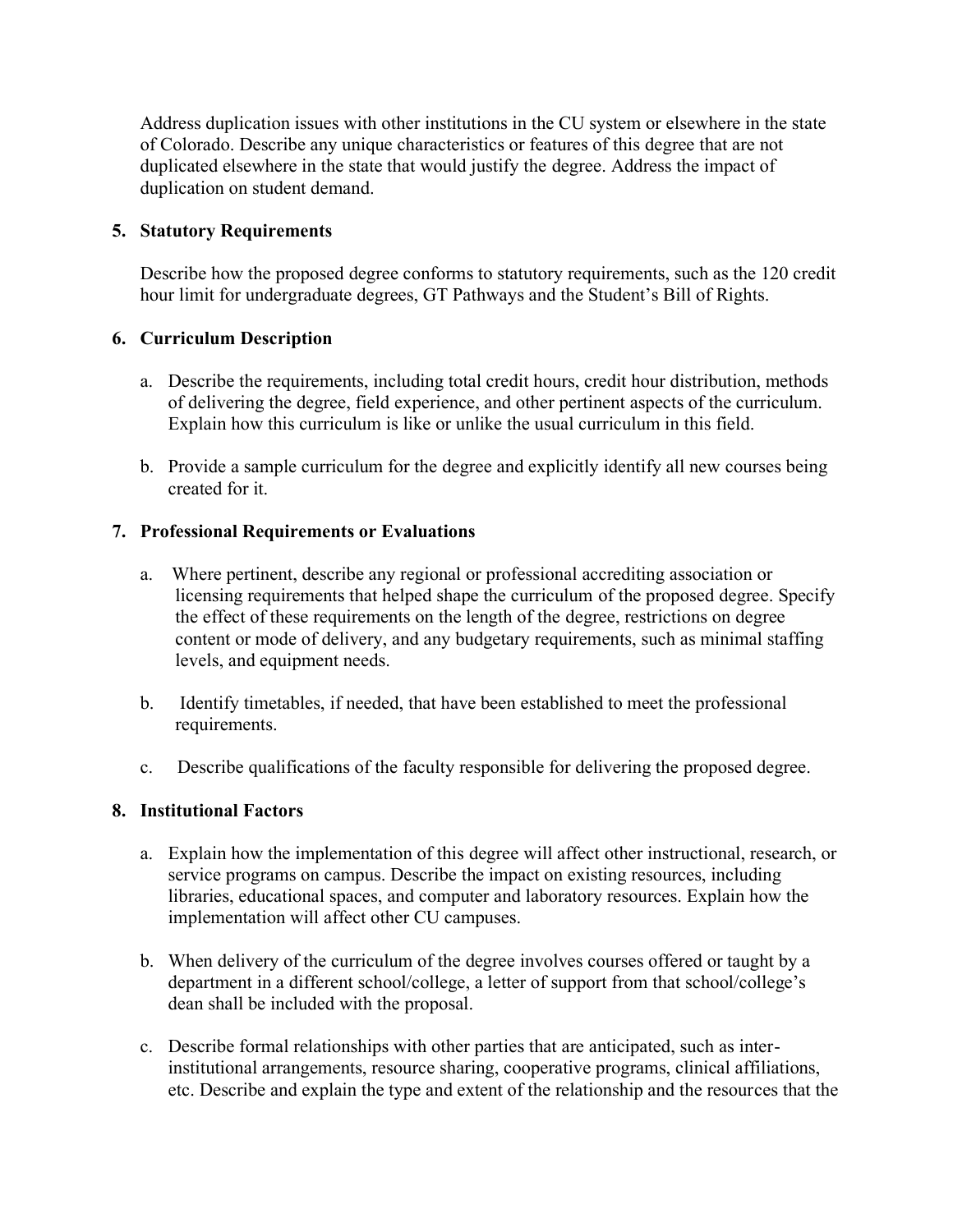affiliating institution will provide. A copy of any draft contracts or agreements shall be included as appendices.

## **9. Physical Capacity and Needs**

- a. Provide space estimates for space requirements required to deliver the degree. Base the projections on existing and five-year space planning assumptions and enrollment data from curriculum and student load projections and projected use of special or dedicated facilities, such as laboratories.
- b. Describe the delivery and space requirements, identifying additional space or equipment needs required to deliver the degree. When significant capital construction or equipment needs are anticipated, provide additional information and explanations.

### 1**0. Cost Description and Source of Funds**

- a. Report cost estimates and sources of funds for five years, using the template provided in the appendix to this APS, including the instructions provided with the template. All cost and revenue projections for the five years shall be given in constant dollars, i.e., do not include an inflation factor. The provost's office shall include and clearly identify institutional overhead costs. Specifically, when tuition is shown as a source of revenue, any component of tuition returned to campus must be shown as an expense.
- b. Costs shall include operating, faculty start-up, and capital start-up needs required to deliver the degree. Estimates of operating costs shall be based on the delivery of the courses and services defined for the degree. Administrative costs shall be factored in. Budgets shall be calculated in a realistic manner. For example, additional work generated by the operation, management, and oversight of a new degree shall not be claimed to be absorbed into the workload of existing staff and faculty without an explanation of what other work will be reassigned or discontinued to make room for the new workload.
- c. A proposal shall include a written statement from the dean(s) verifying adequacy of resources to support the new degree as outlined in the budget, and confirming that projected resources are reasonable.

# **11. Other Relevant Information**

Campuses may include any other information deemed relevant to support proposals for new degrees. The Board of Regents may request additional information pertinent to specific issues raised during their examination of proposals for new degrees.

The proposal must also include a suggested "Classification of Instructional Programs" (CIP) code that is used to describe the degree for reporting purposes to State and Federal agencies. A description of all available CIP codes is provided at: <https://nces.ed.gov/ipeds/cipcode/Default.aspx?y=55>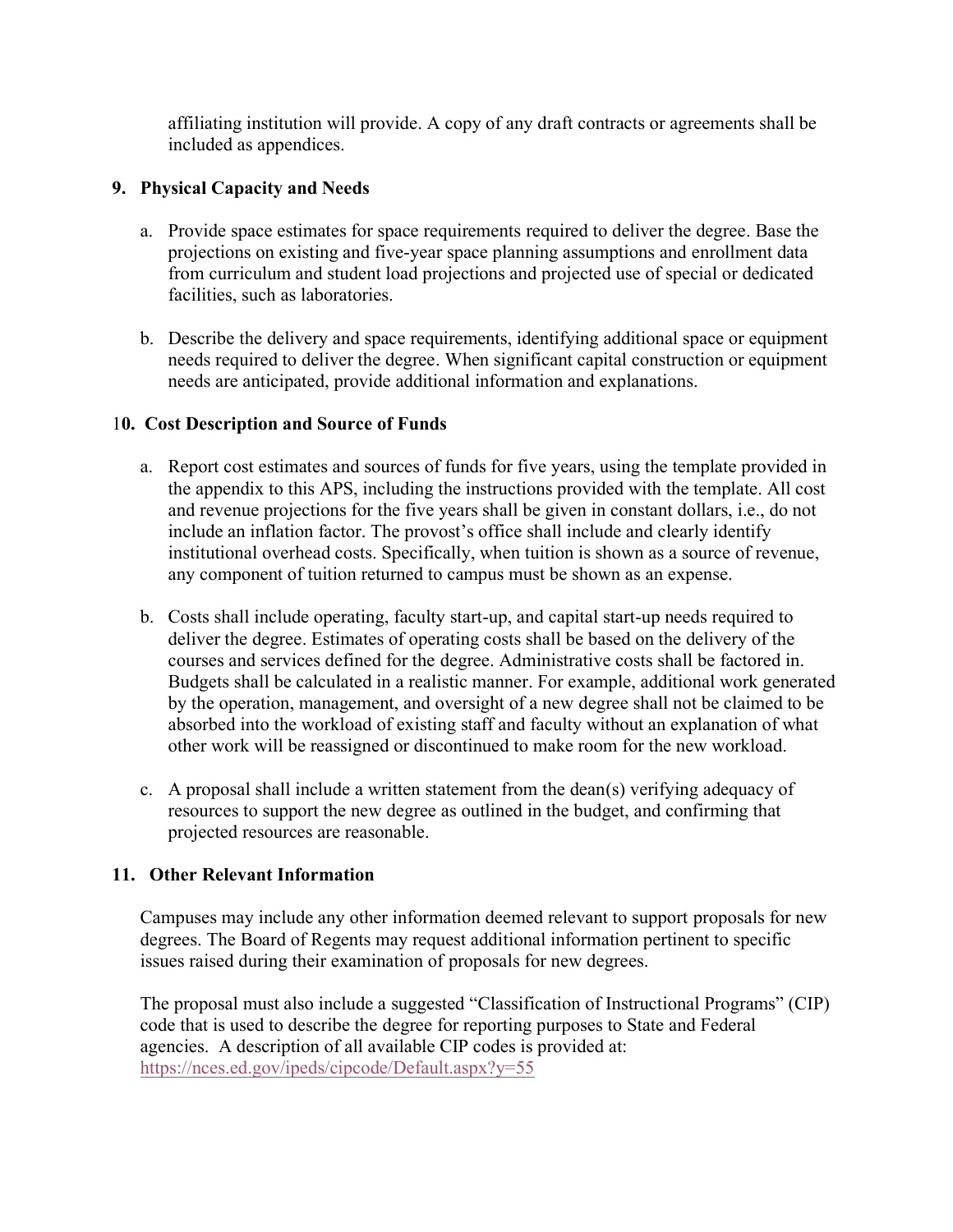# **Tables to be completed:**

# **1. Enrollment table:**

|                    | Year 1 | Year 2 | Year 3 | Year 4 | Year 5 | <b>Full</b><br><b>Implementation</b> |
|--------------------|--------|--------|--------|--------|--------|--------------------------------------|
| <i>In-state</i>    |        |        |        |        |        |                                      |
| Out-of-state       |        |        |        |        |        |                                      |
| Program            |        |        |        |        |        |                                      |
| headcount          |        |        |        |        |        |                                      |
| In-state FTE       |        |        |        |        |        |                                      |
| Out-of-state FTE   |        |        |        |        |        |                                      |
| <b>Program FTE</b> |        |        |        |        |        |                                      |
| Program            |        |        |        |        |        |                                      |
| graduates          |        |        |        |        |        |                                      |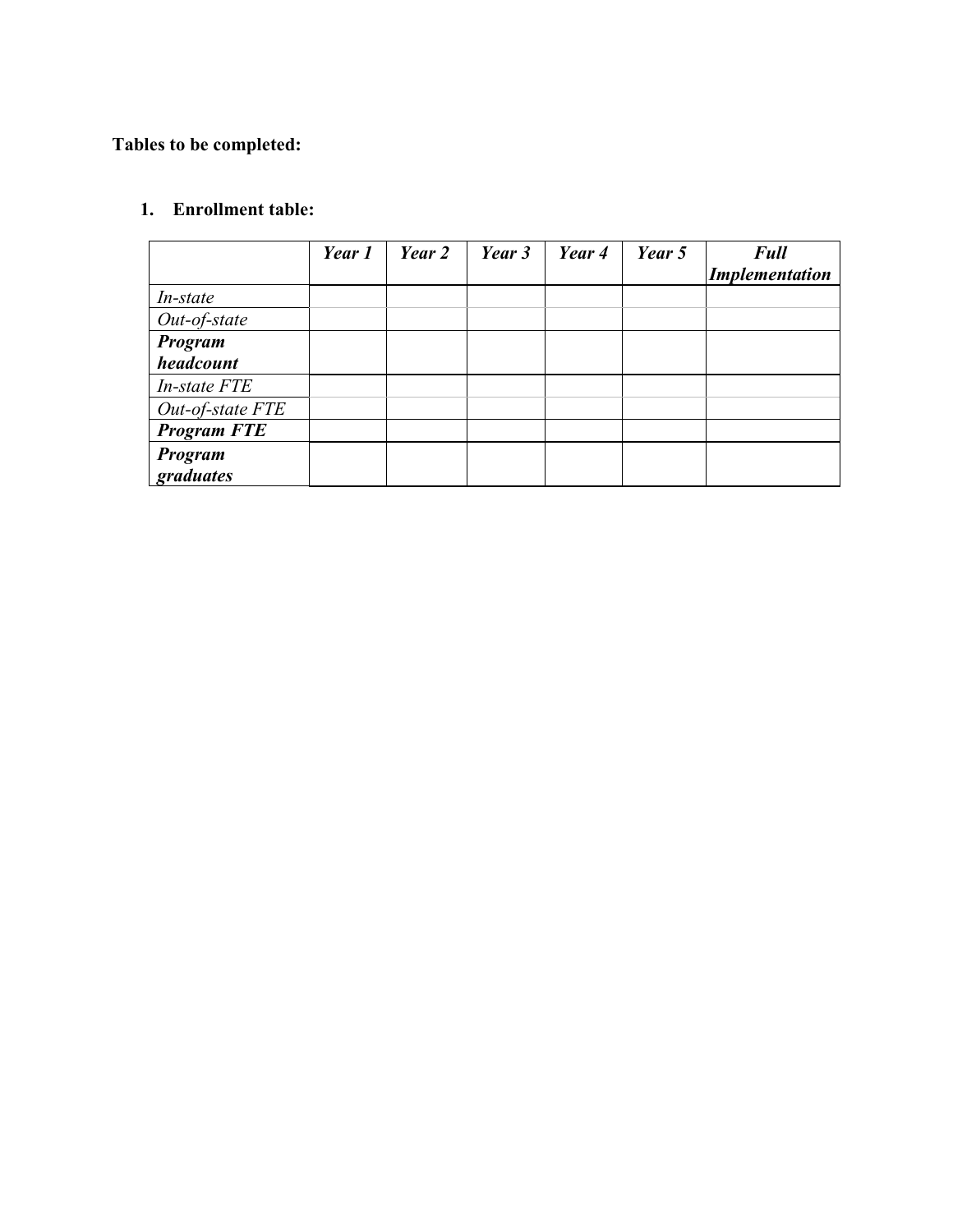# Year  $0<sup>1</sup>$ Year 1 Year 2 Year 3 Year 4 Year 5 **Projected Revenues** Resident Tuition Revenue Nonresident Tuition Revenue Fee Revenue **Total Tuition & Fee Revenue** Institutional Investment Other Revenues Institutional reallocation (explain) **TOTAL PROGRAM REVENUE Startup Costs <sup>1</sup>** Capital Construction Equipment Acquisitions Library Acquisitions **Other Projected Expenditures** Tenured/Tenure Track Faculty Non-Tenure Track Faculty Financial Aid specific to program Program Administration Instructional Materials Equipment/Supplies Campus Overhead<sup>2</sup> Fee Expenses Other Operating **TOTAL PROGRAM EXPENSES NET REVENUE**

# **2. Revenue/Expenditure Estimates**

<sup>1</sup>Costs that occur prior to enrolling students should be entered in the "Year 0" column.

 $2$  If no campus overhead, explain.